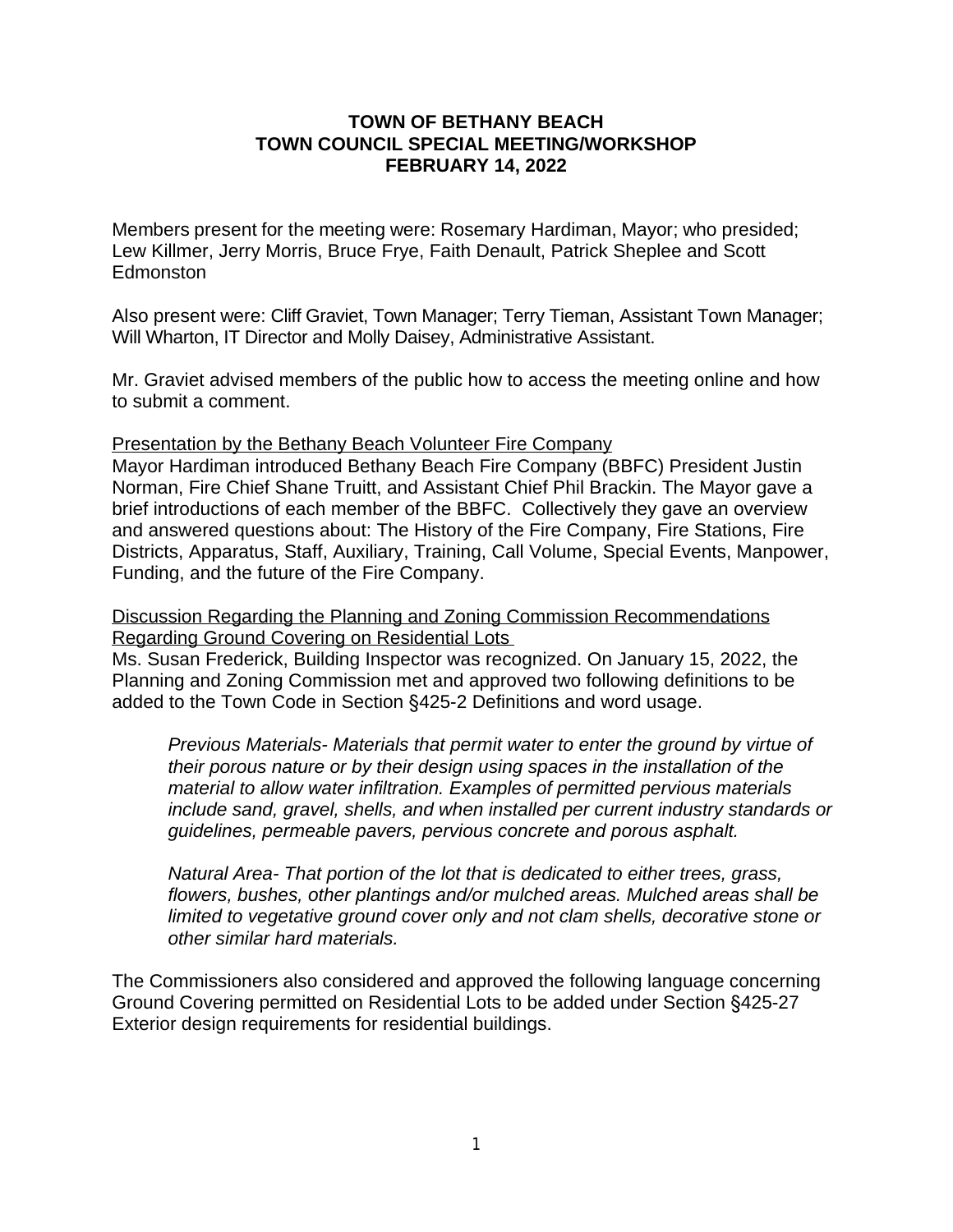*C. Ground Covering Permitted on Residential Lots. In all Residential Zoning Districts, except for natural areas, all open-air ground covering including, but not limited to new and substantially improved driveways, parking areas, walkways, at grade decks, and patios shall be of a pervious material as defined. Substantially improved shall mean an existing ground covering is to be more than fifty percent (50%) replaced/repaired or resurfaced. Ground covering shall be limited to forty five percent (45%) of lot area of which a maximum of five percent (5%) of the total lot area can be non-pervious.* 

## Review of Draft Comprehensive Plan

Mayor Hardiman thanked Mr. Boswell and all members of the Planning and Zoning Commission who have worked on the draft plan for over a year. This is not a finished product, there is still editing to be done. Some sections like the Goals and Recommended Actions, the Town Council must consider. The Mayor suggested that the Council schedule workshops to consider these edits and additions in March and April. The Town's 2022-2032 Comprehensive Plan is due to the State of Delaware by August 17, 2022. In May a final draft can be reviewed, hold a Public Hearing in June with final approval to be completed in July. The Mayor encourages members of the public to review and provide comments regarding the Comprehensive Plan. A number of graphs and tables still need to be updated. Since this is a draft document, the Planning and Zoning Commission's work will continue until it is ready to be sent to and reviewed by the Town Council.

### Review of the Loop Canal Study

Mr. Graviet stated that at the Stormwater and Tidal Flooding Meeting last week. McCormick and Taylor reviewed the Bethany Beach Loop Canal Flood Mitigation Concept Impact Study. A copy of the study and the video presentation are available on the Town's website. Mr. Graviet gave a brief history on how this study came about. What this study informs the Town is the impact of constructing a bladder dam in the Loop Canal at its confluence with the Assawoman Canal. The tidal flooding that Bethany Beach experiences comes from the Assawoman Canal, that flows into the Loop Canal then fills the swales, making it impossible, in a rain or tidal event, for the water to drain, unless the tide goes down. A bladder dam could be constructed and activated whenever there was a rain or tidal event. The bladder dam would raise about three (3) feet in height and be effective in preventing most nuisance flooding. The next step would be to create a thirty percent (30%) plan. This would include some of the survey work, soil analysis and other work that DNREC and the Army Corps would require. The estimate cost for this plan would be about \$240,000, and the Town is actively looking to secure grant money for this. There should be a decision in August regarding awarding the grant money.

# Discussion Regarding an Increase in Residential Parking Fee

Mr. Graviet stated that there was a brief discussion at the last Workshop (held via Zoom) regarding a possible increase in the cost of the second residential parking permit. The first residential parking permit is free.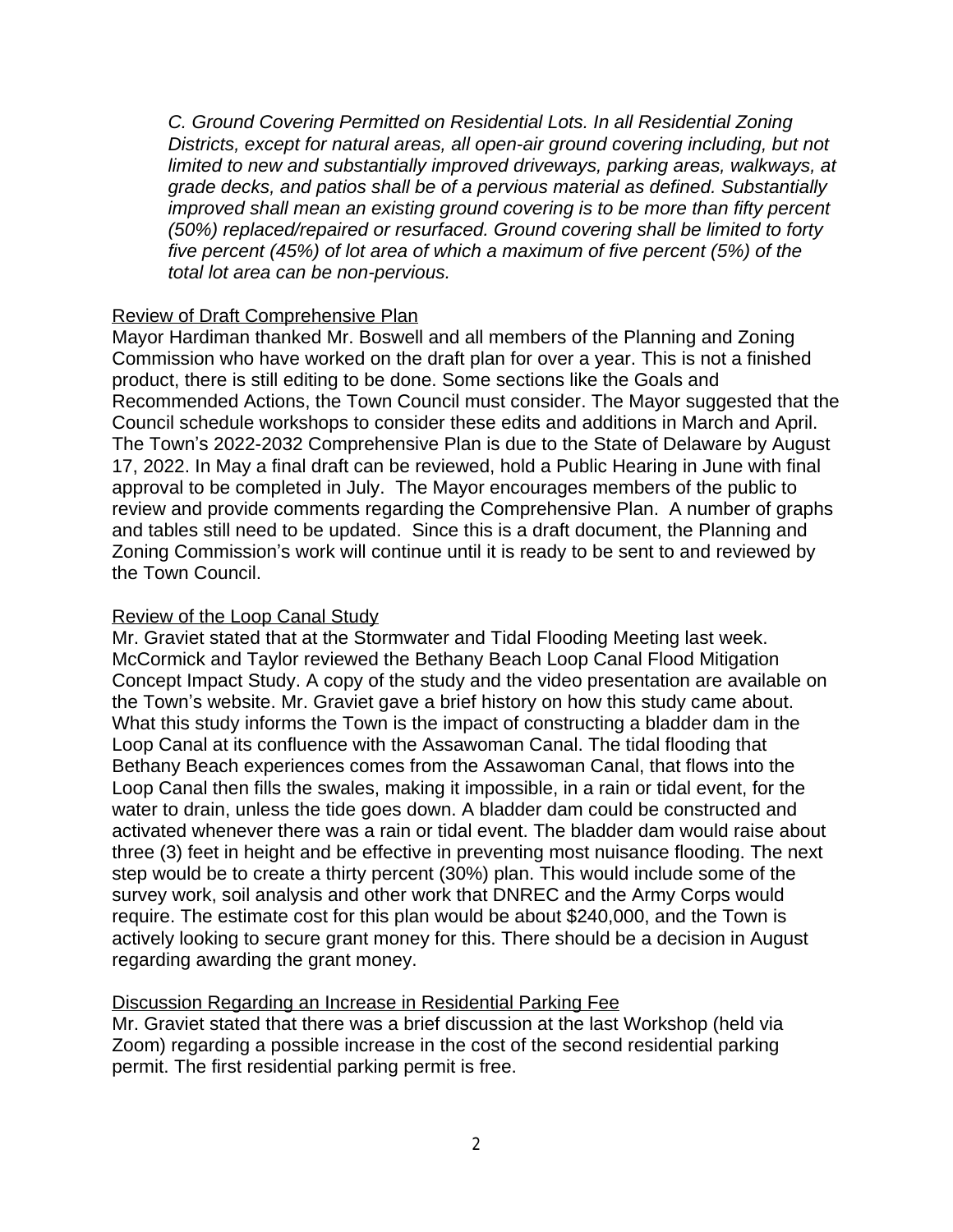Currently residents who display a residential parking permit can park in oceanfront beach lots, and not have to pay to park. This has been very well received by the residents. The Parking Department has suggested raising the current fee of \$35 for the second pass to \$50 to help offset the lost generated by this. The Town Council was provided a detailed work up showing this proposed change.

### Review of the 2023 Budget

Ms. Connery stated that the draft budget for FY 2023 includes \$11,455,000 in revenue, \$9,864,000 in operating costs and \$882,000 in capital projects and debt services. This results in a \$709,000 increase in Town reserves for future needs. At the next Budget and Finance Committee Meeting they will meet to discuss the proposed budget further and vote on their recommendations.

The total revenue budget of \$11,455,000 is an increase of \$894,000, which is eight and a half percent (8.5%). Most of the changes are from revising our estimates for future revenues without any adjustment to the rates we charge. This includes increasing the budget for Transfer Tax by \$200,000, for Rental Tax by \$200,000, for Building Permits by \$150,000, and \$81,000 in smaller adjustments.

A twenty-five percent (25%) increase to trash fees is proposed. The Town plans for trash rate adjustments every three to five years, and it has been five years since the last change. The Town's costs to provide trash services have increased significantly over the past few years, especially the cost of personnel and replacement trash trucks. The proposed twenty-five percent (25%) fee increase would change our residential rate from \$330 to \$410 per year, an increase of \$80. All other residential and commercial rates would increase by the same percent. This is expected to generate an additional \$243,000 per year. The fee will be reviewed again after three to five years.

There is also an increase of \$20,000 in the budget for a \$10 increase to the annual residential parking fee that the Council is considering.

The total operating expense budget of \$9,864,000 is an increase of \$526,000, which is 5.6%. This includes \$357,000 for a 6.3% increase in total personnel costs, most of this is from three new positions; one in Public Works, one police officer and the Assistant Town Manager position that was added mid-year. Other increases include one-time funds to replace beach signs, replace town dumpsters, repaint public works trucks and replace snow removal equipment.

There are two new, large grants this year; \$672,153 from the American Rescue Plan Act (ARPA) and \$297,512 Sussex County Realty Transfer Tax Sharing. These funds along with the annual Municipal Street Aid Grant and Town funds budgeted but unused in FY 2022 provides \$1.65 million for capital projects such as Collins Street, routine paving, drainage and other projects.